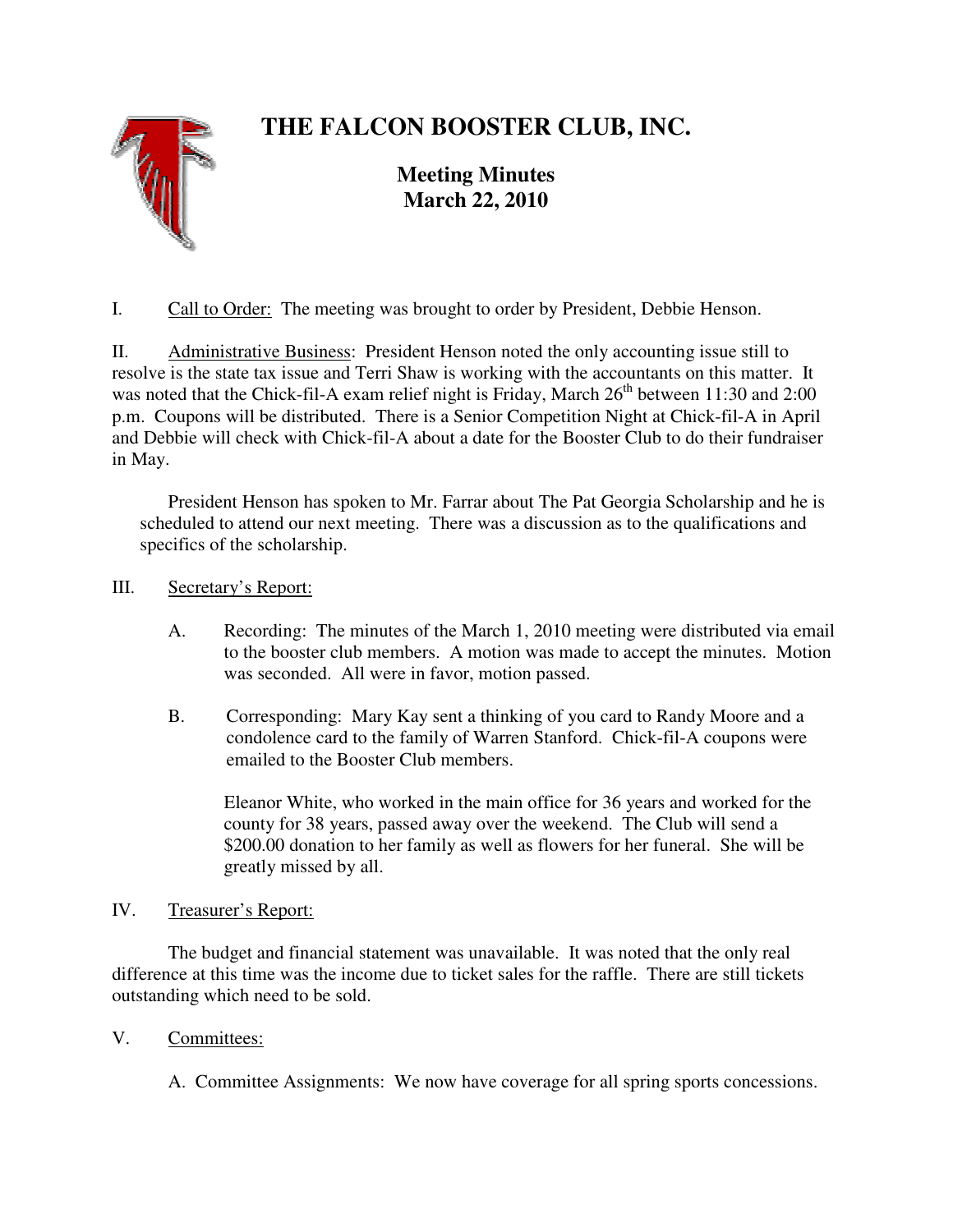B. Committee Reports:

1. Membership: We gained new members from the Track Parent Meeting which will be given to Mary Kay to update the membership list.

2. Concessions:

 a. Baseball – the concession building was in desperate need of cleaning. Everything was taken out of the building and cleaned and put back in. The building now is in good shape and concessions have begun. It was noted that the picnic tables are in need of repair and that Gerry Henson is no longer taking care of these repairs as he has in the past. It was mentioned that perhaps the wood-tech students could take this on as a project.

 b. Softball – concessions have gone well. Have taken in \$100 for two games and the concessions are appreciated by the fans.

c. Lacrosse – concessions begin tonight with their first home game.

 d. Soccer – Steve and Mary Kay will offer concessions for five girls games and five boys games.

 It was decided that the club will order two dozen t-shirts to be sold for each of the following spring sports: soccer, baseball, softball, lacrosse and track. These spirit items will be sports specific and in various sizes and styles due to the continued request for sports specific items.

3. Team Representatives: Terri McGuinn reported that the baskets are underway and seem to be progressing nicely.

4. Gold Cup: Anyone willing to help work Gold Cup, please contact Andrea.

5. Scholarships: Scholarship applications are still available and the deadline is April  $17<sup>th</sup>$ .

6. Nominating Committee: Terri McGuinn volunteered to head the Nominating Committee again this year and Martha Janoskie will assist her.

7. Dinner/Dance: All ticket money needs to be turned in to Terri Shaw by **APRIL 1ST .** We will meet at Foster's in Warrenton on April  $6<sup>th</sup>$  at 6:30 to discuss final details for the event. We hope to set up on either Thursday or Friday of that week. Details will be discussed at the meeting. Discussion concerning alcohol and liability.

VI. Activities Director's Report:

A. Report: Allen Creasy reported that a parent was in need of the AED machine at a